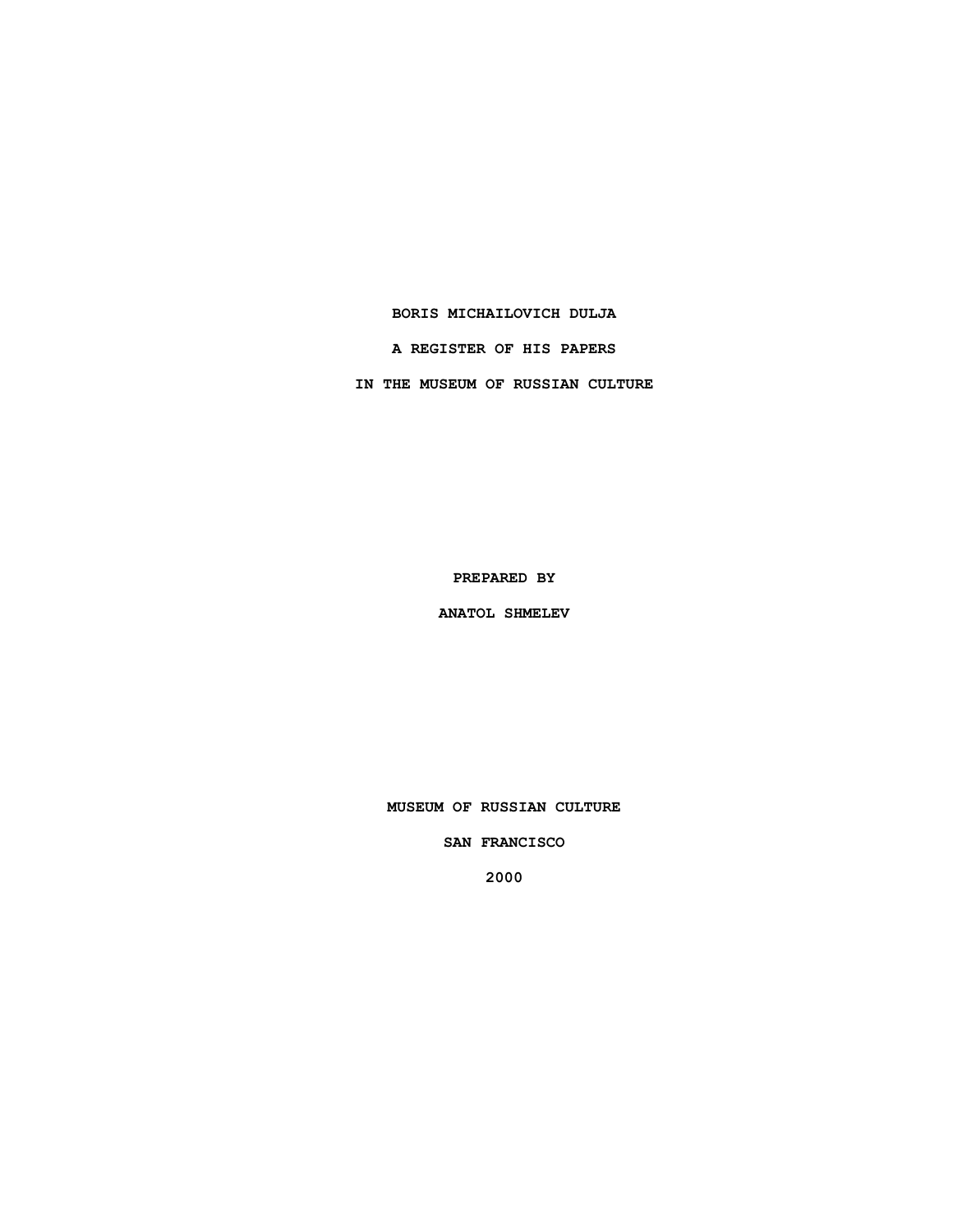## **BORIS MICHAILOVICH DULJA**

## **BIOGRAPHICAL NOTE**

| 1892 July 25 | Born, Ekaterinodar, Russia                                  |
|--------------|-------------------------------------------------------------|
| 1927         | Graduated, Vysoka Skola Zemedelska, Brno,<br>Czechoslovakia |
| 1933         | M.S., Chemistry, Cornell University                         |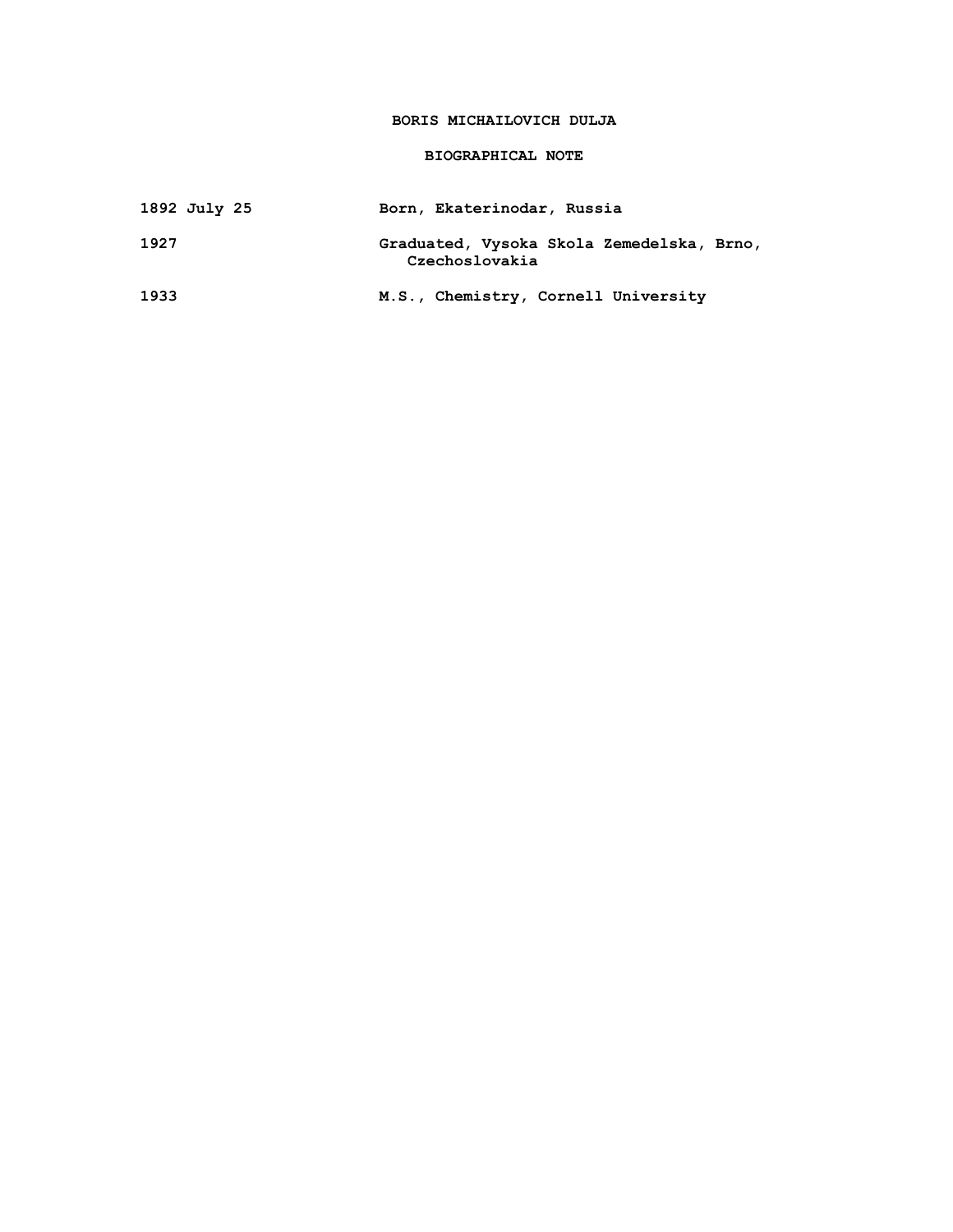### **SCOPE AND CONTENT NOTE**

#### **BORIS MICHAILOVICH DULJA PAPERS**

**B. M. Dulja was a Cossack and an agricultural chemist. Of particular interest in this collection are his diaries of the Taman' operation in 1920, and reminiscences of student life at Cornell University (WRITINGS/"Vospominaniia"). The scrapbook in the biographical file contains military service records, identity papers and other matter relating to his life and career.**

**Detailed processing and preservation microfilming for these materials were made possible by a generous grant from the National Endowment for the Humanities and by matching funds from the Hoover Institution and Museum of Russian Culture. The grant also provides depositing a microfilm copy in the Hoover Institution Archives. The original materials and copyright to them (with some exceptions) are the property of the Museum of Russian Culture, San Francisco. A transfer table indicating corresponding box and reel numbers is appended to this register.**

**The Hoover Institution assumes all responsibility for notifying users that they must comply with the copyright law of the United States (Title 17 United States Code) and Hoover Rules for the Use and Reproduction of Archival Materials.**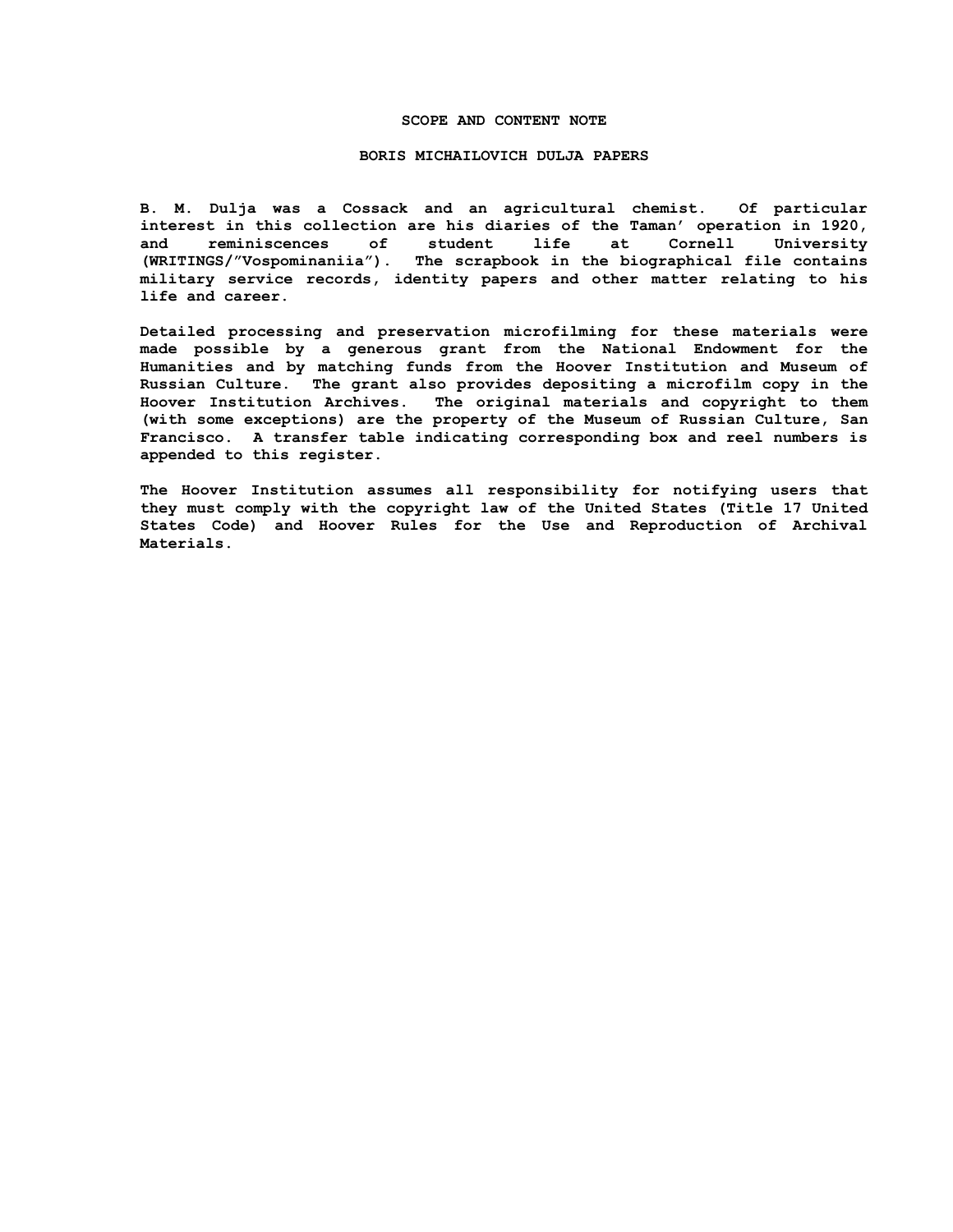## **REGISTER**

# **BORIS MICHAILOVICH DULJA PAPERS**

**SERIES DESCRIPTION:**

| Box Nos | Series                                                                                                                                                                                |
|---------|---------------------------------------------------------------------------------------------------------------------------------------------------------------------------------------|
| 1       | BIOGRAPHICAL FILE, 1918-1942. Curriculum vitae,<br>educational records, letters of recommendation, notebook,<br>scrapbook and miscellany, arranged alphabetically by<br>physical form |
| 1       | DIARIES, 1920. Account of Dulja's involvement in Gen. P.<br>N. Vrangel's 1920 amphibious operation on the Taman'<br>peninsula                                                         |
| 1       | CORRESPONDENCE, 1923-1942. Letters and postcards,<br>arranged alphabetically by correspondent                                                                                         |
| 1       | WRITINGS, 1933 and undated. Article, memoirs and thesis,<br>arranged chronologically by title                                                                                         |